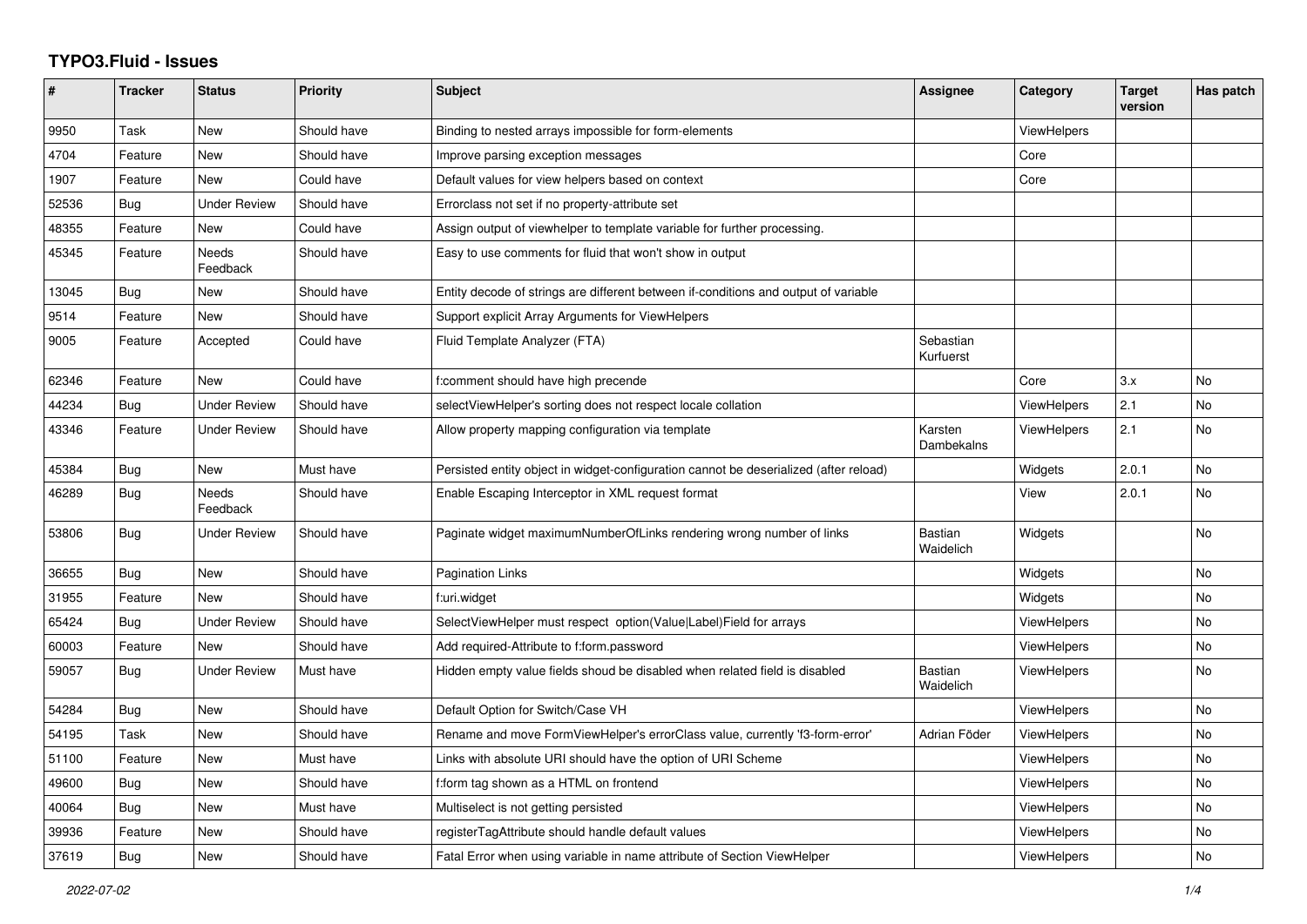| $\vert$ # | <b>Tracker</b> | <b>Status</b>            | <b>Priority</b>      | <b>Subject</b>                                                                                         | <b>Assignee</b>        | Category           | <b>Target</b><br>version | Has patch |
|-----------|----------------|--------------------------|----------------------|--------------------------------------------------------------------------------------------------------|------------------------|--------------------|--------------------------|-----------|
| 36410     | Feature        | <b>New</b>               | Should have          | Allow templates to send arguments back to layout                                                       |                        | <b>ViewHelpers</b> |                          | <b>No</b> |
| 34682     | Bug            | <b>Under Review</b>      | Should have          | Radio Button missing checked on validation error                                                       |                        | ViewHelpers        |                          | <b>No</b> |
| 34309     | Task           | <b>New</b>               | Could have           | Unknown ViewHelpers cause exception - should be handled more graceful                                  |                        | ViewHelpers        |                          | <b>No</b> |
| 33628     | Bug            | <b>Needs</b><br>Feedback | Must have            | Multicheckboxes (multiselect) for Collections don't work                                               | Christian Müller       | ViewHelpers        |                          | <b>No</b> |
| 26664     | Task           | New                      | Won't have this time | Clean up Form ViewHelpers                                                                              |                        | <b>ViewHelpers</b> |                          | No        |
| 26658     | Task           | New                      | Won't have this time | Make Form ViewHelpers consistent                                                                       |                        | <b>ViewHelpers</b> |                          | No        |
| 10911     | Task           | New                      | Should have          | Tx Fluid ViewHelpers Form AbstractFormViewHelper->renderHiddenIdentityField<br>should be more reliable |                        | <b>ViewHelpers</b> |                          | No        |
| 8648      | <b>Bug</b>     | New                      | Should have          | format.crop ViewHelper should support all features of the crop stdWrap function                        |                        | <b>ViewHelpers</b> |                          | <b>No</b> |
| 8491      | Task           | Needs<br>Feedback        | Should have          | link.action and uri.action differ in absolute argument                                                 | Karsten<br>Dambekalns  | <b>ViewHelpers</b> |                          | <b>No</b> |
| 5933      | Feature        | Accepted                 | Should have          | Optional section rendering                                                                             | Sebastian<br>Kurfuerst | <b>ViewHelpers</b> |                          | No        |
| 3725      | Feature        | New                      | Could have           | <b>CSS Engine</b>                                                                                      | Christian Müller       | ViewHelpers        |                          | No        |
| 60181     | Feature        | New                      | Could have           | Caching mechanism for Fluid Views/Templates                                                            |                        | View               |                          | No        |
| 45394     | Task           | New                      | Should have          | Forwardport Unit test for standalone view                                                              |                        | View               |                          | No        |
| 43072     | Task           | New                      | Should have          | Remove TOKENS for adding templates fallback in Backporter                                              |                        | View               |                          | No        |
| 38369     | Bug            | New                      | Must have            | Resource ViewHelpers should not fall back to request package                                           |                        | View               |                          | <b>No</b> |
| 8989      | Feature        | Needs<br>Feedback        | Could have           | Search path for fluid template files                                                                   |                        | View               |                          | No        |
| 46257     | Feature        | <b>Under Review</b>      | Should have          | Add escape sequence support for Fluid                                                                  |                        | Core               |                          | <b>No</b> |
| 39990     | Bug            | New                      | Should have          | Same form twice in one template: hidden fields for empty values are only rendered<br>once              |                        | Core               |                          | No        |
| 33551     | Bug            | <b>New</b>               | Must have            | View helper values break out of a partial scope                                                        | Sebastian<br>Kurfuerst | Core               |                          | No        |
| 33394     | Feature        | Needs<br>Feedback        | Should have          | Logical expression parser for BooleanNode                                                              | Tobias Liebig          | Core               |                          | No        |
| 30555     | Feature        | New                      | Could have           | Make TagBuilder more extensible                                                                        |                        | Core               |                          | <b>No</b> |
| 27607     | Bug            | New                      | Must have            | Make Fluid comparisons work when first element is STRING, second is NULL.                              |                        | Core               |                          | No        |
| 12863     | Bug            | New                      | Should have          | Attributes of a viewhelper can't contain a '-'                                                         | Sebastian<br>Kurfuerst | Core               |                          | <b>No</b> |
| 10472     | Feature        | New                      | Could have           | <b>Fluid Standalone distribution</b>                                                                   |                        | Core               |                          | No        |
| 3481      | Bug            | New                      | Should have          | Use ViewHelperVariableContainer in PostParseFacet                                                      |                        | Core               |                          | No        |
| 60271     | Feature        | <b>New</b>               | Should have          | Paginate viewhelper, should also support arrays                                                        |                        |                    |                          | No        |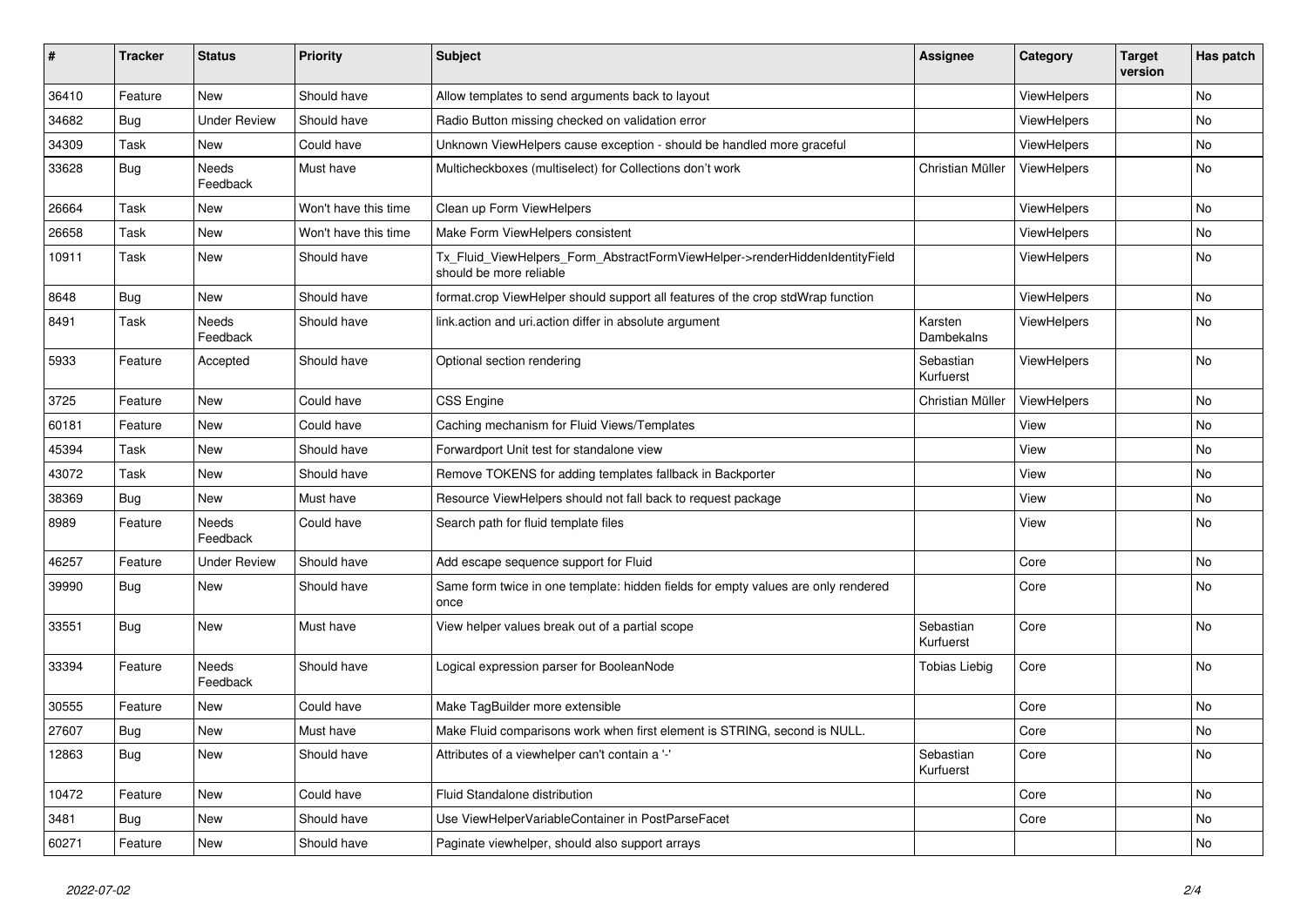| $\vert$ # | <b>Tracker</b> | <b>Status</b>       | <b>Priority</b> | <b>Subject</b>                                                                                              | Assignee               | Category | <b>Target</b><br>version | Has patch |
|-----------|----------------|---------------------|-----------------|-------------------------------------------------------------------------------------------------------------|------------------------|----------|--------------------------|-----------|
| 58983     | Bug            | <b>New</b>          | Should have     | format.date does not respect linebreaks and throws exception                                                |                        |          |                          | <b>No</b> |
| 58921     | <b>Bug</b>     | New                 | Should have     | f:form.* VHs crash if NOT inside f:form but followed by f:form                                              |                        |          |                          | <b>No</b> |
| 57885     | <b>Bug</b>     | New                 | Must have       | Inputs are cleared from a second form if the first form produced a vallidation error                        |                        |          |                          | No        |
| 56237     | Task           | New                 | Should have     | in-line (Condition) ViewHelpers should not evaluate on parsing                                              |                        |          |                          | No        |
| 55008     | Bug            | <b>Under Review</b> | Should have     | Interceptors should be used in Partials                                                                     | Christian Müller       |          |                          | <b>No</b> |
| 52640     | Feature        | Under Review        | Should have     | Create an UnlessViewHelper as opposite to the IfViewHelper                                                  | Marc Neuhaus           |          |                          | <b>No</b> |
| 52591     | <b>Bug</b>     | New                 | Should have     | The Pagination Widget broken for joined objects                                                             |                        |          |                          | No        |
| 51277     | Feature        | <b>New</b>          | Should have     | ViewHelper context should be aware of actual file occurrence                                                |                        |          |                          | <b>No</b> |
| 50888     | Bug            | <b>Under Review</b> | Should have     | WSOD by changing name of section and if Fluid caches are generated                                          |                        |          |                          | No        |
| 49756     | Feature        | <b>Under Review</b> | Should have     | Select values by array key in checkbox viewhelper                                                           |                        |          |                          | No        |
| 49038     | Bug            | <b>New</b>          | Must have       | form select does not select the first item if prependOptionValue is used                                    |                        |          |                          | No        |
| 47669     | Task           | <b>New</b>          | Should have     | FormViewHelper does not define the default request method                                                   |                        |          |                          | <b>No</b> |
| 47006     | Bug            | Under Review        | Should have     | widget identifier are not unique                                                                            |                        |          |                          | No        |
| 46545     | Feature        | New                 | Should have     | Better support for arrays in options of SelectViewHelper                                                    |                        |          |                          | No        |
| 46091     | Task           | Needs<br>Feedback   | Should have     | Show source file name and position on exceptions during parsing                                             |                        |          |                          | No        |
| 45153     | Feature        | New                 | Should have     | be menus actionMenuItem - Detection of the current select option is insufficient                            |                        |          |                          | <b>No</b> |
| 43071     | Task           | <b>New</b>          | Should have     | Remove TOKENS for adding fallback teplates in B                                                             |                        |          |                          | <b>No</b> |
| 42743     | Task           | New                 | Should have     | Remove inline style for hidden form fields                                                                  |                        |          |                          | <b>No</b> |
| 42397     | Feature        | New                 | Should have     | Missing viewhelper for general links                                                                        |                        |          |                          | No        |
| 40081     | Feature        | New                 | Should have     | Allow assigned variables as keys in arrays                                                                  |                        |          |                          | No        |
| 38130     | Feature        | New                 | Should have     | Checkboxes and multiple select fields should have an assignable default value                               |                        |          |                          | <b>No</b> |
| 37095     | Feature        | New                 | Should have     | It should be possible to set a different template on a Fluid TemplateView inside an<br>action               | Christopher<br>Hlubek  |          |                          | No        |
| 33215     | Feature        | <b>New</b>          | Should have     | RFC: Dynamic values in ObjectAccess paths                                                                   |                        |          |                          | <b>No</b> |
| 28554     | Bug            | New                 | Should have     | (v4) implement feature flag to disable caching                                                              |                        |          |                          | <b>No</b> |
| 28553     | <b>Bug</b>     | New                 | Should have     | improve XHProf test setup                                                                                   |                        |          |                          | <b>No</b> |
| 28552     | Bug            | New                 | Should have     | (v5) write ViewHelper test for compiled run; adjust functional test to do two passes<br>(uncached & cached) |                        |          |                          | No        |
| 28551     | Bug            | Accepted            | Should have     | (v4) backport VHTest                                                                                        | Sebastian<br>Kurfuerst |          |                          | <b>No</b> |
| 28550     | <b>Bug</b>     | <b>New</b>          | Should have     | (v4) make widgets cacheable, i.e. not implement childnodeaccess interface                                   |                        |          |                          | <b>No</b> |
| 28549     | Bug            | <b>New</b>          | Should have     | make widgets cacheable, i.e. not implement childnodeaccess interface                                        |                        |          |                          | <b>No</b> |